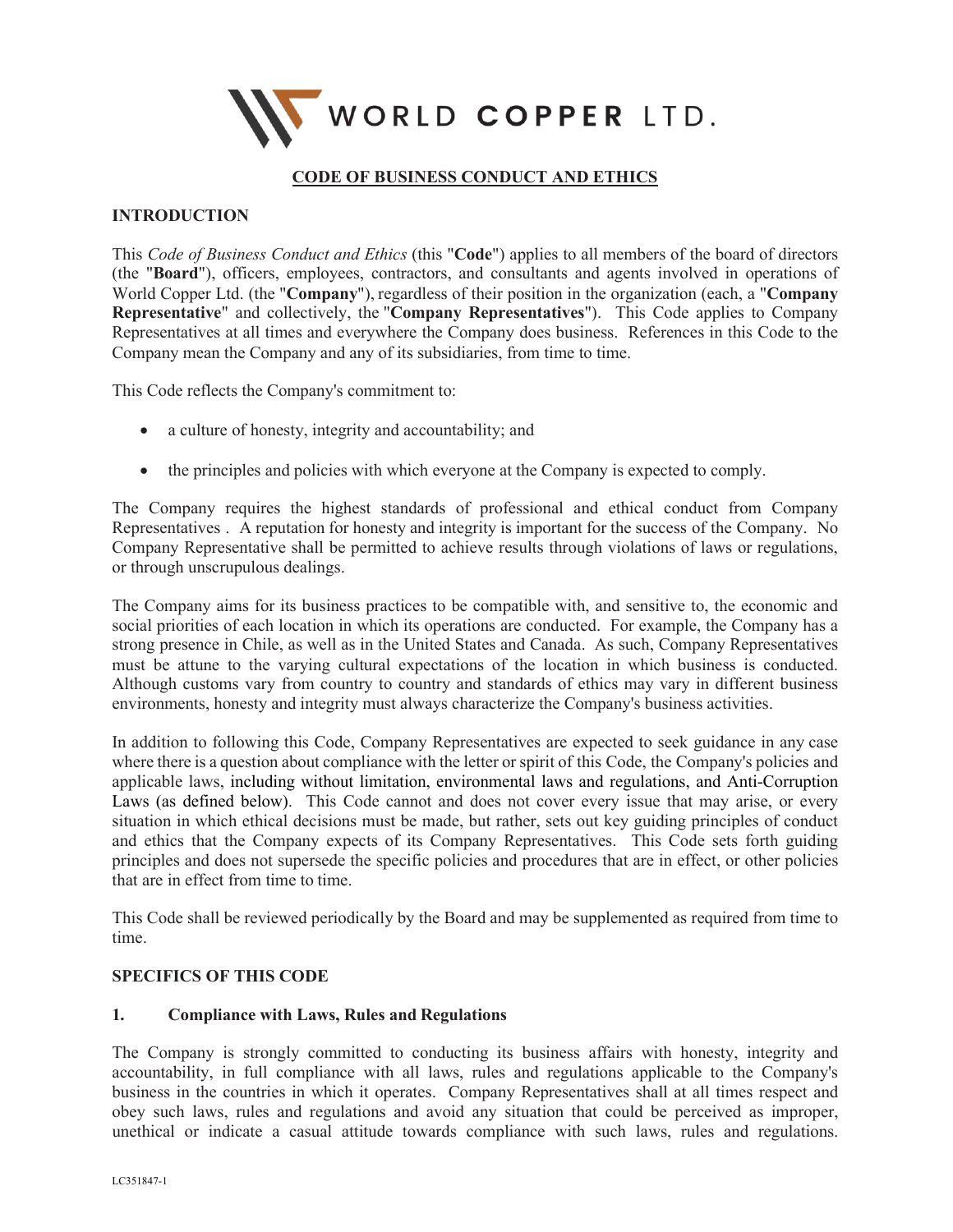Compliance with both the letter and spirit of all laws, rules and regulations applicable to the business is important for the Company's reputation and continued success. Any Company Representative who fails to comply with this Code or any applicable laws, rules, regulations or stock exchange policies shall be subject to disciplinary measures, up to and including discharge from the Company or termination of the business relationship.

## **2. Conflicts of Interest**

A conflict of interest could arise where:

- an individual's personal interests conflict or interfere, or appear to conflict or interfere, in any way, with the interests of the Company;
- an individual takes action for his or her direct or indirect benefit or the direct or indirect benefit of a third party that is in conflict with the interests of the Company; or
- an individual, or a member of his or her family, receives improper personal benefits as a result of his or her position in the Company.

Company Representatives have an obligation to act in the best interests of the Company and activities that could give rise to a conflict of interest, or the appearance of a conflict of interest, are prohibited unless specifically approved in advance by the Board or, in the case of an employee, a member of senior management of the Company. Where a conflict involves a Board member (i.e., where a Board member has an interest in a material contract or material transaction involving the Company), the Board member involved shall be required to disclose his or her interest to the Board and refrain from voting at the Board meeting of the Company considering such contract or transaction in accordance with applicable law.

It is not always easy to determine whether a conflict of interest exists. Accordingly, any potential conflict of interest should be reported immediately to a member of senior management who is independent of the potential conflict and who shall assess the issue with, if necessary, the advice of legal counsel. For unresolved potential conflicts involving any Company Representative or where a member of senior management or a Board member is involved in a potential conflict, the issue should be referred to the Board (assisted by the Nominating and Corporate Governance Committee and legal counsel as necessary).

# **3. Corporate Opportunities**

Company Representatives owe a duty to the Company to advance the Company's legitimate interests when the opportunity to do so arises and are prohibited from taking, for themselves personally, opportunities that arise through the use of corporate property, information or their position and from using corporate property, information or their position for personal gain, except where the Board, after receiving the necessary information concerning such opportunity and receiving advice of legal counsel, has elected in compliance with applicable corporate law not to avail itself of the opportunity. Any director interested in a corporate opportunity being considered by the Board shall refrain from voting at the Board meeting considering such opportunity.

If a Company Representative has any doubt as to the whether any activity they are contemplating violates this requirement, they must refer the issue to a member of senior management who shall assess the issue with, if necessary, the advice of legal counsel.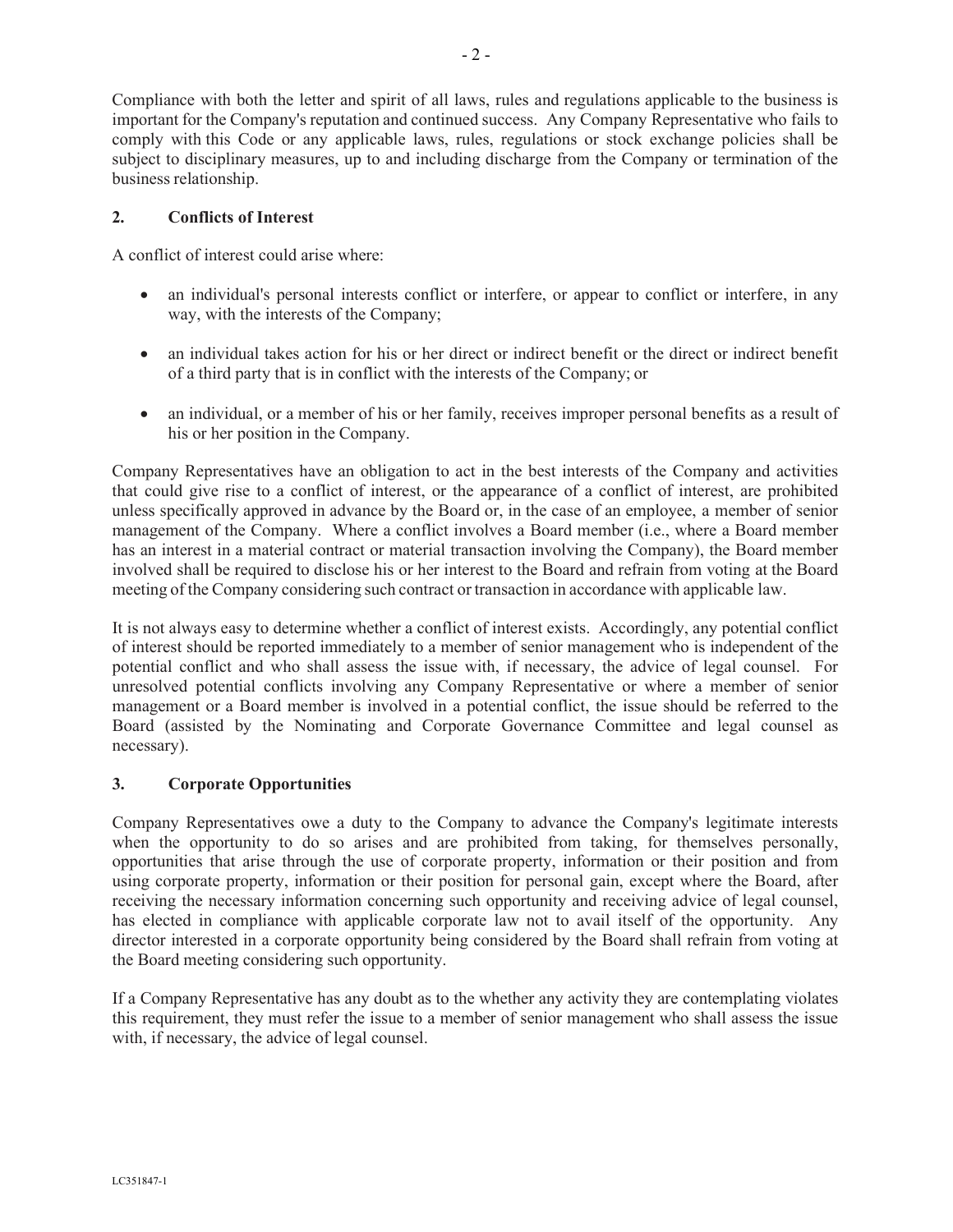## **4. Confidentiality**

Company Representatives must preserve and protect the confidentiality of information entrusted to them by the Company or that otherwise comes into their possession in the course of their engagement with the Company, except where disclosure is expressly authorized or legally mandated.

The obligation to preserve confidential information continues even after an employee leaves the Company or the business relationship ends.

Confidential information includes all non-public information that may be of use to competitors, or harmful to the Company if disclosed. It also includes information that suppliers have entrusted to the Company.

### **5. Protection and Proper Use of Company Assets**

The Company's assets need to be protected and used efficiently. Theft, carelessness and waste have a direct impact on the Company's operations. Any suspected incidents of fraud or theft should be immediately reported to an individual's supervisor or to a member of senior management or the Board for investigation.

Company assets such as funds, products, computers, mineral samples and data may only be used for legitimate business purposes or other purposes approved by management. Company assets may never be used for illegal purposes.

The obligation to protect Company assets includes proprietary information. Proprietary information includes any information that is not generally known to the public or would be helpful to the Company's competitors. Examples of proprietary information are intellectual property, business and marketing plans, mineral exploration results and employee information. The obligation to preserve proprietary information continues even after a Company Representative leaves the Company or the business relationship ends, for a period of up to one year.

#### **6. Insider Trading**

Insider trading is unethical and illegal. The trading in securities of the Company while a person is in possession of material non-public information regarding the Company is prohibited. This includes the securities of the Company and any other company. It is also illegal to "tip" or pass on inside information to any other person who might make an investment decision based on that information or pass the information on further.

### **7. Fair Dealing**

The Company shall deal with Company Representatives fairly and lawfully. No one at the Company should take unfair advantage of anyone through illegal conduct, concealment, manipulation, abuse of privileged information, misrepresentation of material facts or any other unfair dealing practice.

#### **8. Environment**

The Company is sensitive to the environmental impact of its operations. Accordingly, the Company aims to meet and exceed local laws within all jurisdictionsin which it operates and focus on measures to maintain and improve the integrity of local ecosystems using best environmental practices. If any Company Representative has any doubt as to the applicability or meaning of a particular environmental regulation or issue, the Company Representative should immediately discuss the matter with a supervisor or with a member of the Company's senior management.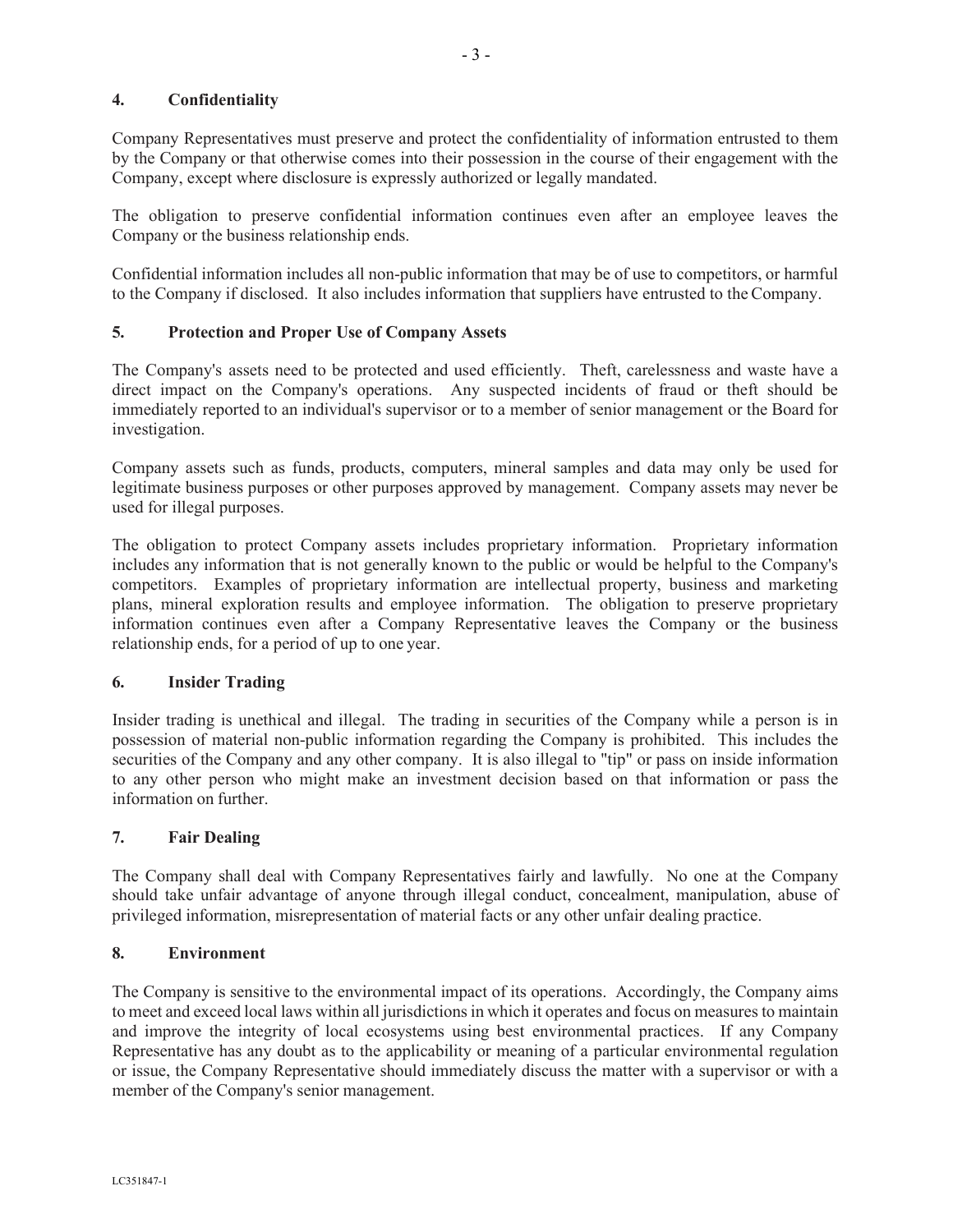### **9. Equal Opportunity, Discrimination and Harassment**

The Company values the diversity of Company Representatives and is committed to providing equal opportunity in all aspects of employment and business opportunities. Abusive, harassing or offensive conduct is unacceptable, whether verbal, physical or visual. Examples include derogatory comments based on racial, ethnic, physical or mental characteristics and unwelcome sexual advances. Company Representatives are encouraged to report conduct of another Company Representative that makes them uncomfortable to a member of senior management.

## **10. Health and Safety**

Company Representatives are responsible for maintaining a safe workplace by following health and safety rules and practices. The Company is committed to keeping its workplaces safe, secure and free from hazards. Company Representatives should report any accidents, injuries, unsafe equipment, practices or conditions immediately to a supervisor or other designated person. In order to protect the safety of all Company Representatives, all Company Representatives shall report to work free from the influence of any substance that could prevent them from conducting work activities safely and effectively.

# **11. Financial and Business Disclosure and Accuracy of Company Records and Reporting**

Honest, accurate and complete recording and reporting of information is critical as a prelude to making responsible business decisions and meeting financial reporting obligations. This includes both the Company's financial reporting and ongoing disclosure requirements under applicable securities and stock exchange requirements. The Company's accounting and other records are relied upon to produce reports for the Company's management, shareholders, creditors, governmental agencies and others.

Full, fair, accurate, timely and understandable disclosure in the reports and other documents that are filed with, or submitted to, securities regulators and stock exchanges and in other public communications is critical for maintaining a good reputation, to comply with obligations under the securities laws and to meet the expectations of shareholders and other members of the investment community. In preparing such reports and documents and other public communications, Company Representatives shall adhere to the following guidelines:

- all accounting records, and the reports produced from such records, must be in accordance with all applicable laws;
- all accounting records must fairly and accurately reflect the transactions or occurrences to which they relate;
- all accounting records must fairly and accurately reflect, in reasonable detail, the Company's assets, liabilities, revenues and expenses;
- no accounting records should contain any false or intentionally misleading entries;
- no transactions should be intentionally misclassified as to accounts, departments or accounting periods;
- all transactions must be supported by accurate documentation in reasonable detail and recorded in the proper account and in the proper accounting period;
- no information should be concealed from the internal auditors or the independent auditors; and
- compliance with the Company's system of internal controls is required.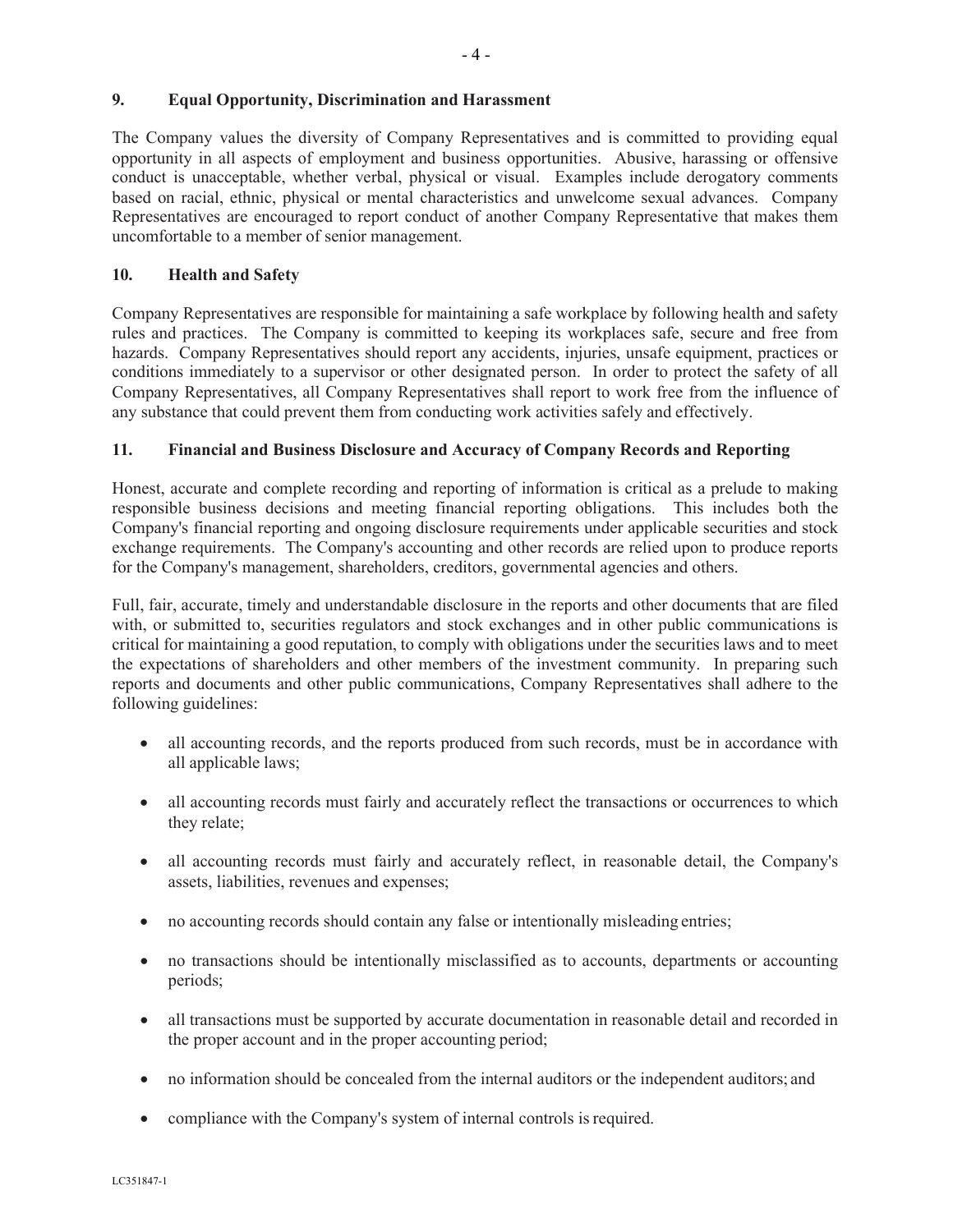If any Company Representative has concerns or complaints regarding accounting or auditing issues, he or she is encouraged to submit those concerns to the Chair of the Audit Committee of the Board.

The Company and Company Representatives shall maintain all records in accordance with laws and regulations regarding retention of business records. The Company prohibits the unauthorized destruction of or tampering with any records, whether written or in electronic form, where the Company is required by law or government regulation to maintain such records or where it has reason to know of a threatened or pending government investigation or litigation relating to such records.

Business records and communications often become public through legal or regulatory investigations or the media. Exaggeration, derogatory remarks, legal conclusions or inappropriate characterizations of people and companies should be avoided. This applies to communications of all kinds, including e-mail and informal notes or interoffice memos.

# **12. Use of Email and Internet Services**

Email systems and Internet services are provided as an essential tool in the workplace. Incidental and occasional personal use is permitted, but shall not interfere with Company Representatives' duties and obligations to the Company. Company Representatives should not access, send or download any information that could be insulting or offensive to another person, such as sexually explicit messages, ethnic or racial slurs, or messages that could be viewed as harassment.

Messages (including voice mail) and computer information are considered the property of the Company and there should be no expectation of privacy. Unless prohibited by law, the Company reserves the right to access and disclose this information as necessary for business purposes. Company Representatives should use good judgement, and not access or send messages, or store any information, that the Company Representative would not want to be seen or heard by other individuals.

# **13. Gifts and Entertainment**

Business gifts and entertainment are customary courtesies designed to build goodwill among suppliers and other business partners. These courtesies include such things as meals and beverages, tickets to sporting or cultural events, discounts not available to the general public, travel, accommodation and other merchandise or services. In some cultures, they play an important role in business relationships. However, a problem may arise when such courtesies give rise to a conflict of interest, or compromise, or appear to compromise the ability of the Company Representative to make objective and fair business decisions. This applies to circumstances where a Company Representative offers gifts or entertainment to another Company Representative.

Offering or receiving any gift, gratuity or entertainment that influences, or might be perceived to unfairly influence a business relationship, should be avoided.

The value of any gifts should be nominal, with respect to both frequency and amount. Gifts that are repetitive (no matter how small) may be perceived as an attempt to create an obligation to the giver and are therefore inappropriate. Likewise, business entertainment should be moderately scaled and intended only to facilitate business goals. If there is uncertainty in determining whether a specific gift or entertainment item lies within the bounds of acceptable business practice, consult a supervisor or a member of senior management and consider whether or not the gift or item is legal, business related, moderate and reasonable, whether or not public disclosures would embarrass the Company, and whether or not there is any pressure to reciprocate or grant special favours.

# **14. Payments to Domestic and Foreign Officials**

Company Representatives must comply with all applicable laws, regulations and stock exchange policies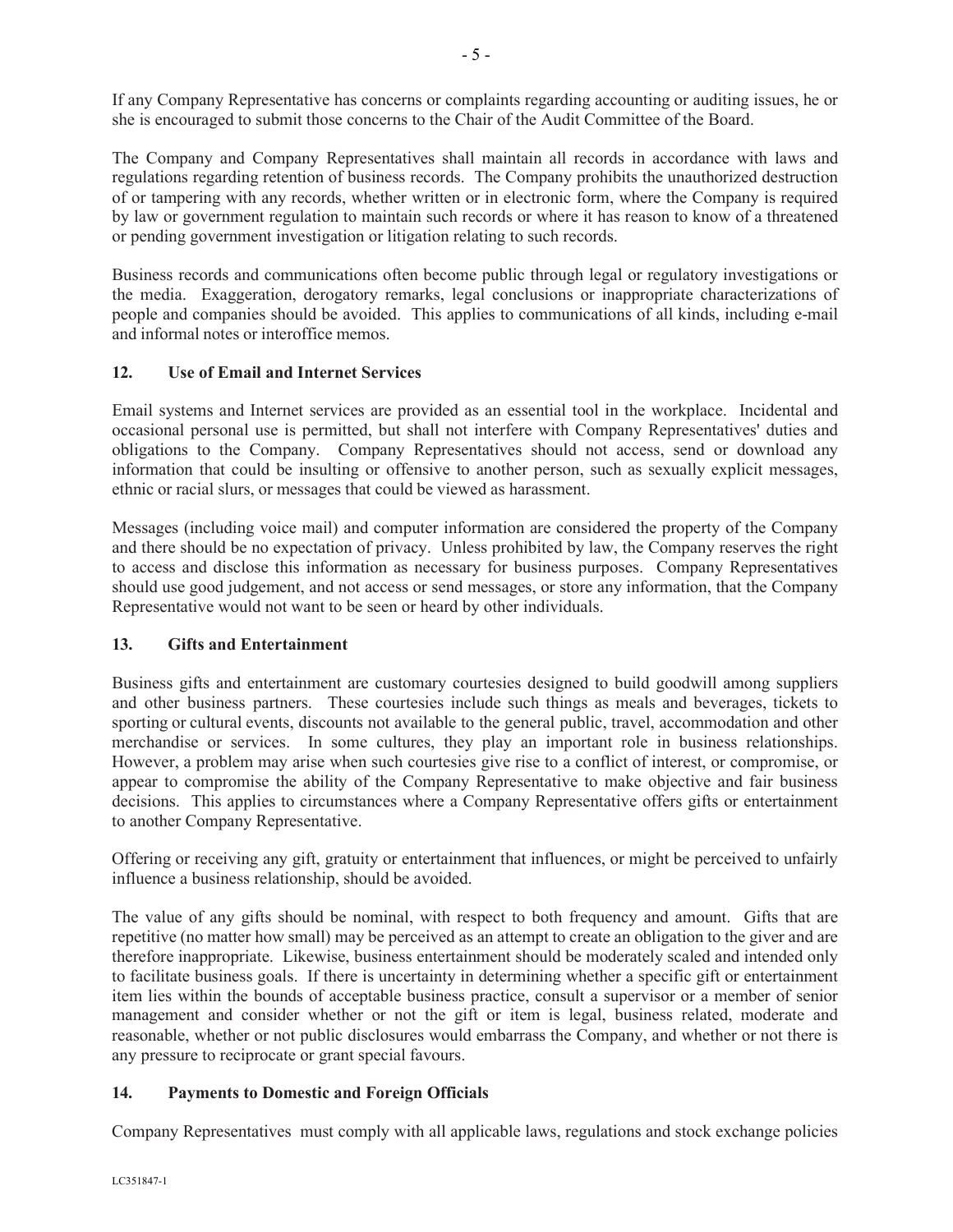prohibiting improper payments to domestic and foreign officials, including anti-bribery, anti-corruption, and anti-money laundering laws, rules, regulations, decrees and/or official governmental orders of the United States, Canada and Chile including the *United States Foreign Corrupt Practices Act of 1977*, the *Corruption of Foreign Public Officials Act* (Canada), and Law 20,393 of the *Chilean Criminal Code*, as well as any other legislation implementing either the *United Nations Convention Against Corruption* or the *OECD Convention on Combating Bribery of Foreign Public Officials in International Business Transaction*s applicable to any party (collectively, the "**Anti-Corruption Laws**").

Under applicable Anti-Corruption Laws, it is illegal for any person, in order to obtain or retain an advantage in the course of business, directly or indirectly, to offer or agree to give or offer a loan, reward, advantage or benefit of any kind to a foreign public official or to any person for the benefit of a public official. Foreign public officials include persons holding a legislative, administrative or judicial position of a foreign state, persons who perform public duties or functions for a foreign state (such as persons employed by commissions or government corporations), officials and agents of international organizations, foreign political parties and candidates for office.

Although "facilitated payments" or certain other transactions may be exempted or not illegal under applicable law, the Company's policy is to avoid them. If any Company Representative has any questions about the application of this policy to a particular situation, please report to the Chief Executive Officer, the Chief Financial Officer or such other senior officer as may be designated by the Company from time to time who, with the advice of counsel as necessary, will determine the application of this Code to the circumstances from both a legal and a corporate policy point of view, and any appropriate accounting treatment and disclosures which are applicable to the particular situation.

Violation of applicable Anti-Corruption Laws is a criminal offence, subjecting the Company to substantial fines and penalties, and any Company Representative to similar fines, penalties and, possibly, imprisonment.

# **15. Human Rights**

The Company is committed to supporting the protection of international human rights through best practices in all of its business activities. We identify human rights as those internationally defined and recognized rights as laid out in the *International Bill of Human Rights*, to which every human being is entitled.

### **16. Amendment, Modification and Waivers of this Code of Business Conduct and Ethics**

This Code may be amended or modified by the Board from time to time, and waivers may be granted by the Nominating and Corporate Governance Committee or a vote of the independent directors of the Board, subject to disclosure and other provisions of applicable securities legislation and stock exchange requirements.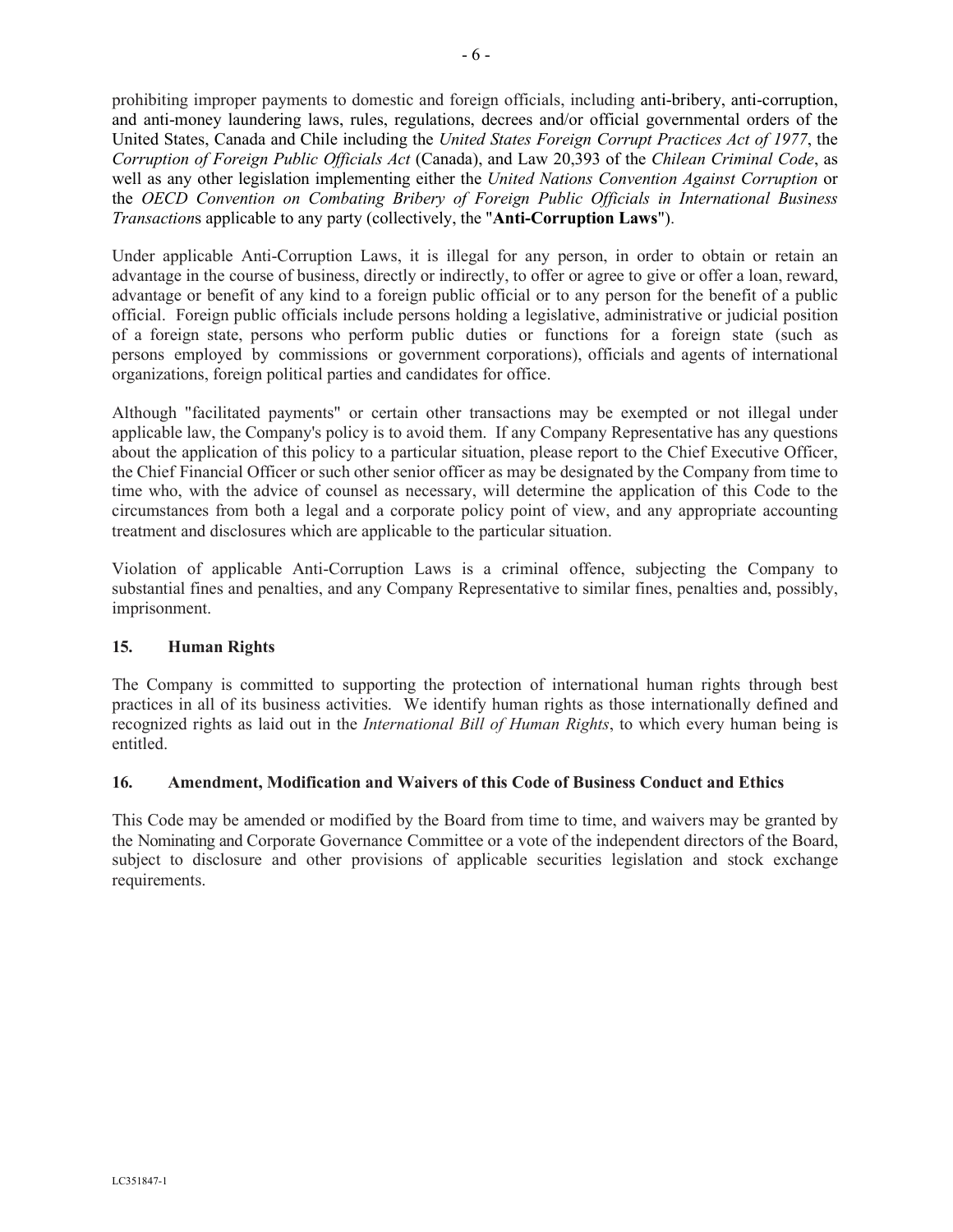### **17. Compliance with this Code and Violations**

This Code cannot, and is not intended to, address all of the situations that may be encountered by a Company Representative. There will be occasions where a Company Representative is confronted by circumstances not covered by policy or procedure and where judgement must be exercised as to the appropriate course of action. In those circumstances or if any questions arise concerning obligations under this Code, Company Representatives are encouraged to use common sense, and to contact a supervisor or a member of senior management of the Company for guidance. Senior management and directors are encouraged to consult with the Chief Executive Officer, the Chair of the Audit Committee of the Board, a member of the Board or such other senior officer of the Company as may be appropriate or designated by the Company from time to time.

It is the responsibility of Company Representatives to understand and comply with this Code. This Code shall be strictly enforced. Failure to comply with this Code or applicable laws, rules or regulations can result in disciplinary measures, up to and including discharge from the Company or termination of the business relationship with the Company. Violations of this Code may also constitute violations of law, which may be reported to the appropriate authorities and may result in civil or criminal action or penalties against a Company Representative.

All Company Representatives will be provided with a copy of this Code, and shall be required to confirm, by their execution and delivery of an acknowledgement in substantially the form attached hereto as Schedule "A", their receipt, review and agreement to comply with this Code.

### **18. Reporting of any Illegal or Unethical Behaviour**

The Company has a strong commitment to conduct business in a lawful and ethical manner. Company Representatives are encouraged and expected to report violations and suspected violations of laws, rules, regulations or this Code. Retaliatory action against any Company Representative who, in good faith, reports a possible violation is prohibited. It is unacceptable to file a report knowing it to be false or inaccurate.

Subject to reports made pursuant to Section 2 hereof, any breaches or suspected breach of this Code (including breaches and concerns regarding accounting, internal control and auditing matters) or other illegal or unethical behaviour shall be re-reported to a member of senior management.

A Company Representative may choose to remain anonymous in reporting any possible violation of this Code, and all reports shall remain confidential.

Approved by the Board effective May 18, 2022